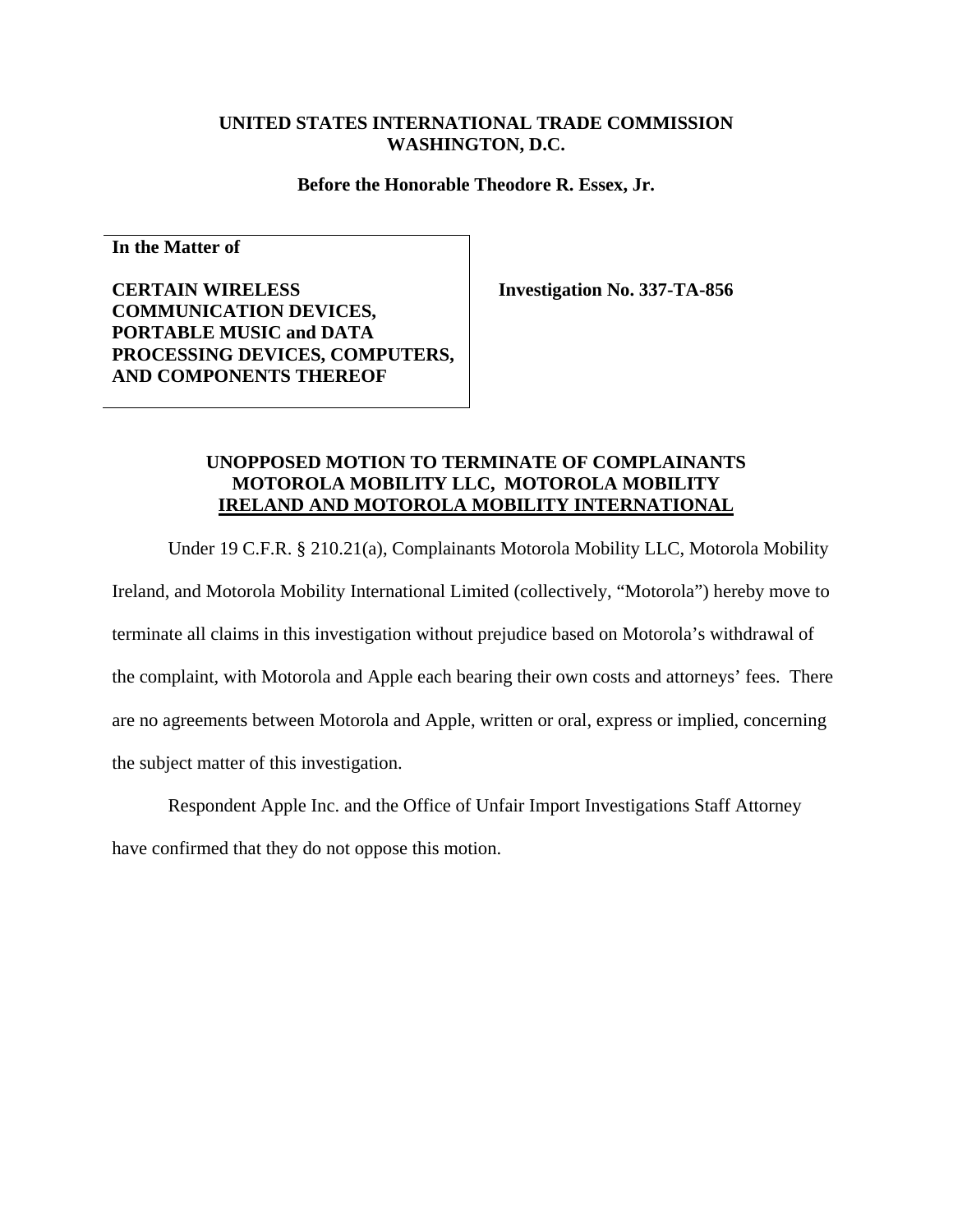### By */s/ Paul F. Brinkman*

 Charles K. Verhoeven Quinn Emanuel Urquhart & Sullivan LLP 50 California Street, 22nd Floor San Francisco, CA 94111 Phone No. (415) 875-6600

Edward J. DeFranco Alexander Rudis Quinn Emanuel Urquhart & Sullivan LLP  $51$  Madison Avenue,  $22<sup>nd</sup>$  Floor New York, NY 10010 Phone No. (212) 849-7000

David A. Nelson Quinn Emanuel Urquhart & Sullivan LLP 500 West Madison Street, Suite 2450 Chicago, IL 60661 Phone No. (312) 705-7400

Paul F. Brinkman S. Alex Lasher Quinn Emanuel Urquhart & Sullivan LLP 1299 Pennsylvania Avenue N.W., Suite 825 Washington, D.C. 20004 Phone No. (202) 538-8000

*Attorneys for Complainants Motorola Mobility LLC, Motorola Mobility Ireland, and Motorola Mobility International Limited*